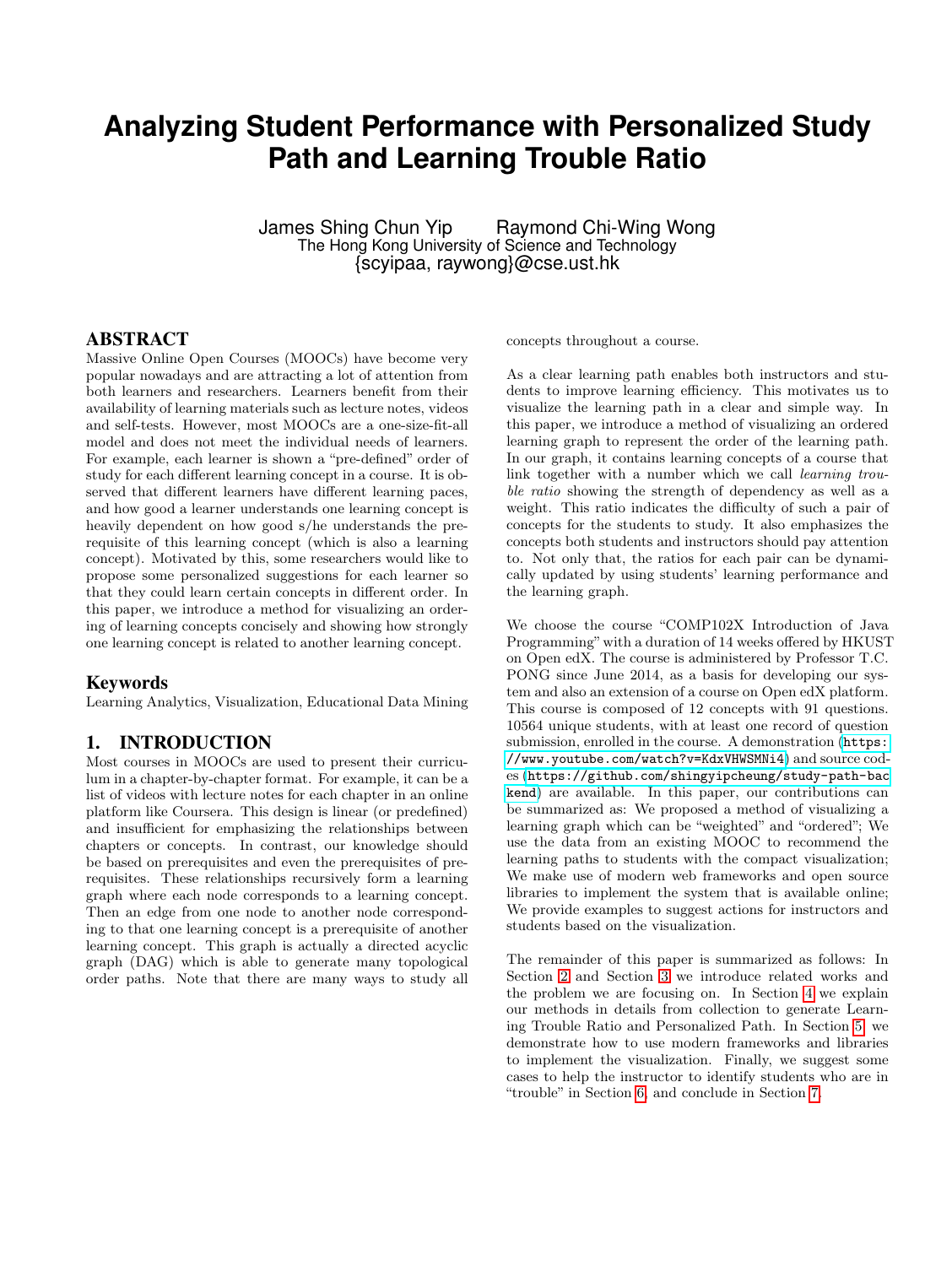<span id="page-1-2"></span>

Figure 1: Default ordered learning graph of COMP102X Introduction of Java Programming

# <span id="page-1-0"></span>2. RELATED WORK

The task of prerequisite relation, to predict whether a concept or skill is a prerequisite of another, has been studied by different approaches. The data are mostly collected from Wikipedia. In [[\[3\]](#page-6-1), [\[13\]](#page-8-0), [\[9\]](#page-8-1)], semantic and video features are designed to compare the relatedness between concepts, and predict the relations by the supervised classification approach. Liang [\[10\]](#page-8-2) et al. proposed an objective function as a soft margin SVM where each course is represented by the term frequency-inverse document frequency (tfidf) to recover the strength of prerequisite relations. Adjei et al. [\[1\]](#page-6-2) developed a system to stress the problematic links in a prerequisite skill structure where they used linear regression to find the strength as the coefficients in the equation. Our approach is relatively simpler and more intuitive, we use the assessment results to measure the "troublesome" of the relations by the probability ratio. This measurement also points out some pairs may create problems for students.

For visualizing graphs, previous studies have developed different tools for various applications. North [\[11\]](#page-8-3) created a visual debugger called dotty which can provide an interactive operation for users. Another paper proposed a visualization method for Extract Method refactoring which is for moving a part of the original code to a separate new method in the form of the program dependency graph [\[7\]](#page-6-3). A node on the graph is defined as a line of code, and an edge indicates a reference or a definition of a variable. Their work aims to identify any potential nodes that can be refactored without using big data, whereas in our work the goodness assessments of each node are data-driven. In this paper, we focus on visualizing the learning dependency graph containing concepts as nodes which could be helpful for science and engineering subjects because of the high correlation among the concepts.

After MOOCs became popular, more studies emerged on visualizing educational data. Qu and Chen [\[15\]](#page-8-4) pointed out that education stakeholders will benefit from the intuitive visualization to reduce the learning curve. Shi et al. [\[16\]](#page-8-5) developed a system which contains several views to aid learning analytics by using clickstream data from Open edX. For example, their [demonstration](http://vis.cse.ust.hk/vismooc/#!/) provides the graph of a course including the demographic info of students. Although their visualizations aid the instructor to see the overall picture in different kinds of data, it might be too low-level for students to understand what is being presented to them. In contrast, we try to use the learning graph with suggested study pathways to point out which concepts should be learned earlier.

Grosse and Reed [\[6\]](#page-6-4) created a web application Metacademy for autodidacts to learn science subjects with the help of a learning (concept) graph. Their work is very similar to ours but without the education data provided by MOOC. Further, the application only contains a single learning path handcrafted by the creators for learners to follow. Compared with their application, our work has two major advantages which could not be found in their studies. First, we combine the learning graph structure and MOOC data to provide strength among the concepts - learning trouble ratio which emphasizes the correlations that students should pay attention to. Second, we provide multiple learning paths which are in topological orders. Our graph can be transformed in an ordered way to represent one of the paths.

### <span id="page-1-1"></span>3. PROBLEM DESCRIPTION

We are given a learning graph containing nodes which correspond to a learning concept and edges corresponding to the correlation between two learning concepts. Specifically, we represent a relationship between two (learning) concepts with a dependency. A concept could be dependent on one or more concepts. For example, in Figure [1](#page-1-2) (showing the relationship of learning concepts in a Java programming course), we learn primitive\_type first and then operator since operator depends on primitive\_type. We use a directed graph to represent all dependencies among all concepts in a course. In general, each node in a graph is a learning concept. In layman's terms, the graph is a representation of the prerequisites of concepts. The graph is always sparse since there are not many dependencies from one to other learning concepts. Therefore, we use an adjacency list to represent the directed graph. Figure [1](#page-1-2) shows the learning graph of the course COMP102X in Open edX offered by Prof. T. C. Pong drawn by  $D3.js$  [\[2\]](#page-6-5).

In this paper, we study two problems. The first problem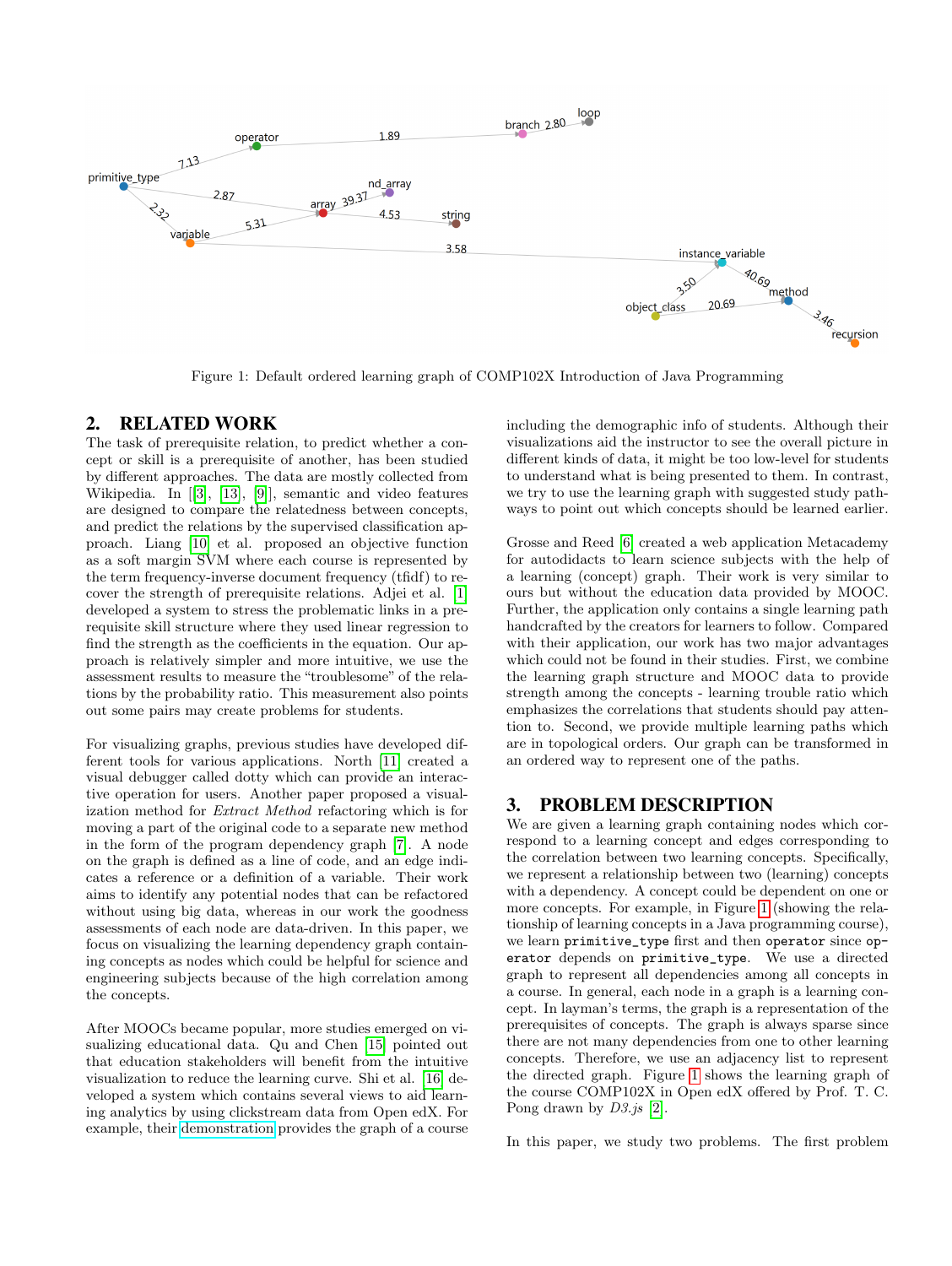<span id="page-2-1"></span>

(a) Initialized with random positions

Figure 2: Learning graphs with crossed edges

is to recommend a personalized study path to each student based on the dependency graph. The second problem is to visualize the personalized study path of each student in a concise way.

In this paper, we plan to show the study path as seen in Figure [1](#page-1-2) such that the first learning node in the order is shown in the leftmost place in the graph, the second learning node is shown in the second leftmost place, and so on.

However, how to visualize the study path concisely is a challenge. In Figure [1,](#page-1-2) we could observe that no edges cross each other. Due to personalization, different nodes may appear in different positions in the graph. Without "careful" design, it is "possible" that one edge may cross another edge. For example, if the node operator in Figure [1](#page-1-2) is moved to a place under the (virtual) horizontal line passing through the node variable, the edge between variable and array will cross with the edge between the primitive\_type and operator. Drawing directed graphs in a clear way requires different settings such as node positions given the graph structure. Figure [2](#page-2-1) shows graphs without any adjustments to the node positions which looks very unclear.

# <span id="page-2-0"></span>4. METHODOLOGIES

In this section, we propose how to generate the learning trouble ratios and personalized study paths from the student performance and the dependency graph. First, we take the course COMP102X as an example to formulate the score calculation in Section [4.1.](#page-2-2) Next, we use the scores under such a pair of concepts to quantify its correlation in Section [4.2.](#page-3-0) The remainder of this part explains the algorithm to generate all topological arrangements given a learning graph in Section [4.3.](#page-3-1) A fitness function is designed to measure which arrangements fit a student. We also describe how to visualize the directed graph that minimizes the number of crossed edges in Section [4.4.](#page-4-2)

# <span id="page-2-2"></span>4.1 Learning Performance

*4.1.1 Student Performance Collection*

<span id="page-2-3"></span>

| Concept        | Question id | Weight |
|----------------|-------------|--------|
| primitive_type | J.I         | 1.0    |
| primitive_type | O2          | 1.0    |
| primitive_type | O3          | 0.8    |
| primitive_type | .)4         | 1.0    |
| variable       | O5          | 1.0    |
| variable       | Э6          | 1.0    |
| variable       |             | ) 6    |

Table 1: Example. Mapping of Concepts to Questions with weights

According to Open edX documentation, the students' learning progress data are stored on the table

[courseware\\_studentmodule](https://edx.readthedocs.io/projects/devdata/en/latest/internal_data_formats/sql_schema.html). This table holds the most recent course state, including the most recent problem submission and unit visited in each subsection. We can retrieve information about who answered which question and also the obtained score.

Specifically, we retrieved the score of each question of each student by 5 fields (module\_type, module\_id, student\_id, grade, and max\_grade). module\_id is the key for each problem. We only consider module\_type with value problem. The term max\_grade might be confusing since it denotes the number of sub-problems for a problem. The relative score of a problem is between 0 and 1.

### *4.1.2 Problem Weighting*

Instructors could set the weight to a problem for a learning concept. Specifically, each problem is mapped to one learning concept or more. Each learning concept is mapped with at least two questions. An example in Table [1](#page-2-3) shows there are 4 problems in primitive\_type with weights between 0.8 to 1. The problem with id "Q4" is mapped to both primitive\_type and variable.

### *4.1.3 Student Score Calculation*

With the problem weight mapping and the progress table from the previous two sections, we use the following formula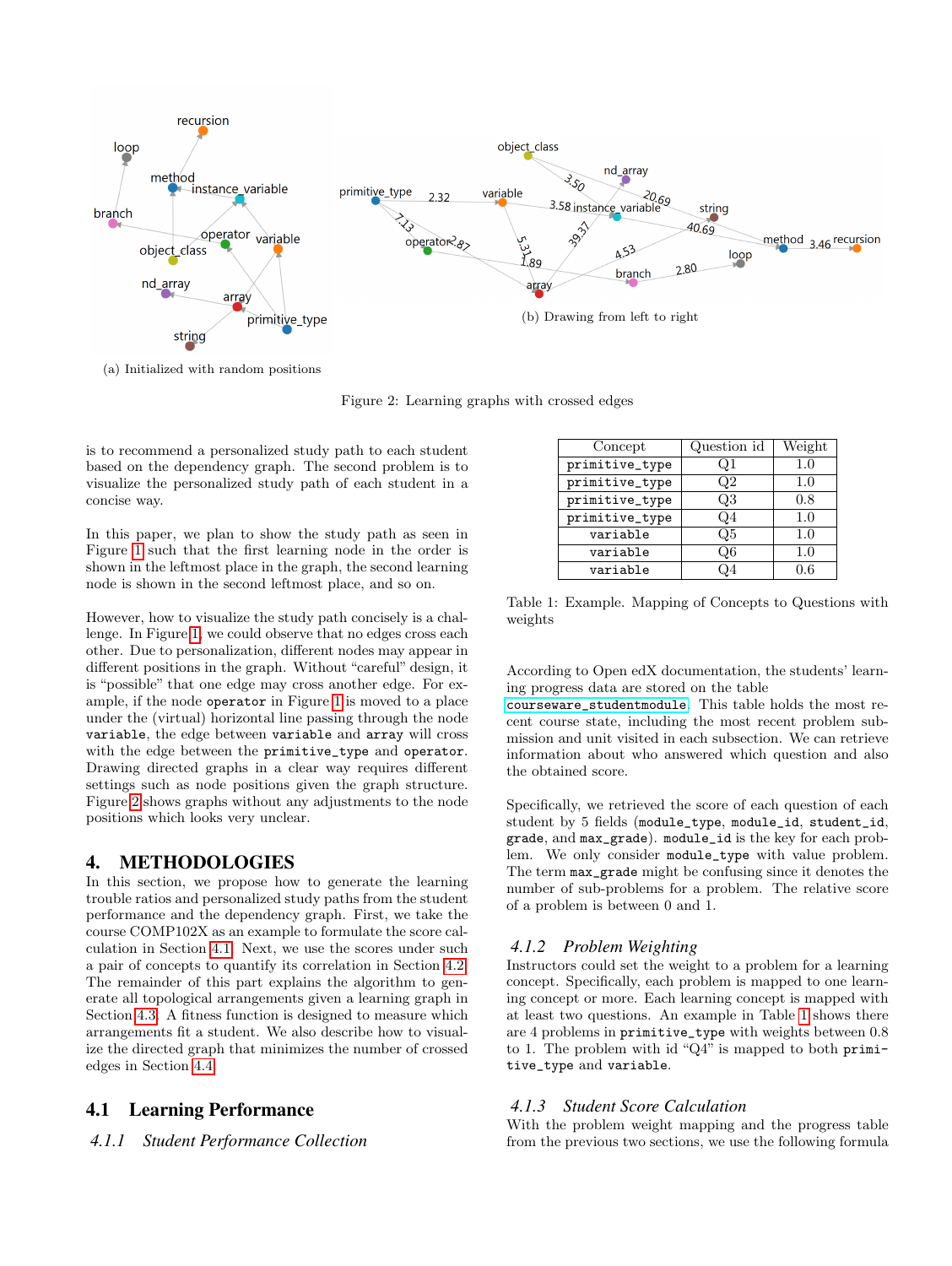to calculate the scores of all students.

score<sub>concept</sub> = 
$$
\sum_{p \in \text{concept}} w_p \cdot \frac{\text{grade}_p}{\max_{\text{grade}_p}} \tag{1}
$$

where  $w_p$  is the pre-defined weight of the problem p, grade<sub>n</sub> and max grade<sub>p</sub> are the field values in Section [4.1.](#page-2-2)

Each score of a concept is scaled by min-max normalization. Therefore, all scores of the concepts of a student in a course are found.

$$
scorecourse = {normalize}(scoreconcept)|concept \in course
$$

$$
(2)
$$

<span id="page-3-2"></span>By this calculation, we found 10564 unique students with at least one score (some of them dropped out) in COMP102X. The mean scores are summarized in Table [2.](#page-3-2)

| concept           | mean     |
|-------------------|----------|
| array             | 0.712297 |
| branch            | 0.423561 |
| instance_variable | 0.519257 |
| loop              | 0.521106 |
| method            | 0.235022 |
| nd_array          | 0.312867 |
| object_class      | 0.542028 |
| operator          | 0.375814 |
| primitive_type    | 0.315577 |
| recursion         | 0.748562 |
| string            | 0.572801 |
| variable          | 0.463743 |

Table 2: mean concept scores in COMP102X

# <span id="page-3-0"></span>4.2 Strength of Correlation Between Learning Concepts

To estimate the strength of the correlation of each pair in the dependency graph, we adopt the risk ratio [\[17\]](#page-8-6) as an indicator that we call learning trouble ratio which produces the ratio of the probability of the performance between two groups. We define that a student whose score is greater than or equal to the average in a concept as "Above-Average", otherwise they are "Below-Average". In this paper, the average score is equivalent to the mean score, the median may also be applied. There are "Above-Average" and "Below-Average" groups for each concept. We define a pair of concepts  $(C_{prev}, C_{next})$  in the learning graph where  $C_{prev}$  is the prerequisite of  $C_{next}$ . The numerator on Equation [3](#page-3-3) is interpreted as the probability of a student whose result of concept  $C_{next}$  is "Below-Average" given that the result of concept  $C_{prev}$  is "Below-Average" as well.

<span id="page-3-3"></span>Learning trouble ratio = 
$$
\frac{P(C_{next,below}|C_{prev,below})}{P(C_{next,below}|C_{prev,above})}
$$
(3)

Students can be below average in a certain concept, however,

if the numerator is larger than the denominator, we can infer that it is more likely that a student will have trouble when studying the concept. The higher the ratio, the more important it is that the prerequisite should be paid attention to.

For simplicity, we divide students into 4 groups in Table [3](#page-3-4) where each group can easily be found by database query. The ratio is calculated by set operations. For example,  $S_{prev,below}$  denotes the set of students who are below average in the preceding concept  $C_{prev}$ .

<span id="page-3-4"></span>

|       | pair              |                   |  |  |  |  |
|-------|-------------------|-------------------|--|--|--|--|
|       | prev              | $\vee$ next       |  |  |  |  |
| Below | $S_{prev,below}$  | $S_{next,below}$  |  |  |  |  |
| Above | $S_{prev, above}$ | $D_{next, above}$ |  |  |  |  |

Table 3: Four sets of students

Learning trouble ratio

<span id="page-3-5"></span>

From Equation [4,](#page-3-5) we intersect the sets and compute the risk ratio by the cardinalities. For example, assume we have all the students' IDs in  $S_{next,below} = \{2,3,4\}$  and  $S_{prev,above} = \{3,4,5\}.$  The number of students who are above average in  $C_{prev}$  but below average in  $C_{next}$ , i.e.,  $|S_{next,below} \cap S_{prev,above}|$  is 2.

The ratios can also be imported as the weights for each edge in the graph and can be dynamically updated based on the students' performance for an ongoing course (see Figure [1\)](#page-1-2).

### <span id="page-3-1"></span>4.3 Personalized Path Generation

Our method is to enumerate all possible topological paths based on the given dependency graph  $G = (V, E)$  and returns the top 10 paths evaluated by some fitness functions. We use the basic backtracking method to generate all possible arrangements in Algorithm [1.](#page-4-3) The algorithm begins with initializing all vertices as not visited. It then adds the vertex which is not visited and is of indegree 0 to the result followed by removing all edges pointing from that vertex. Lastly, it calls itself recursively and backtracks. Another efficient algorithm [\[8\]](#page-6-6) can also be applied.

The fitness functions can be designed for different purposes. One fitness function we used is the ratio relative to the mean score. A concept should be learnt first because the score of the student in that concept is far from being an average student.

$$
fit(p, t) = \sum_{i=1}^{|V|} \frac{1}{i} \frac{score_{mean}(p[i]) - score_t(p[i])}{score_{mean}(p[i])}
$$
(5)

The above equation evaluates a path  $p$  for a student  $t$ , where  $score_{mean}(\cdot)$  denotes the mean score of the concept in the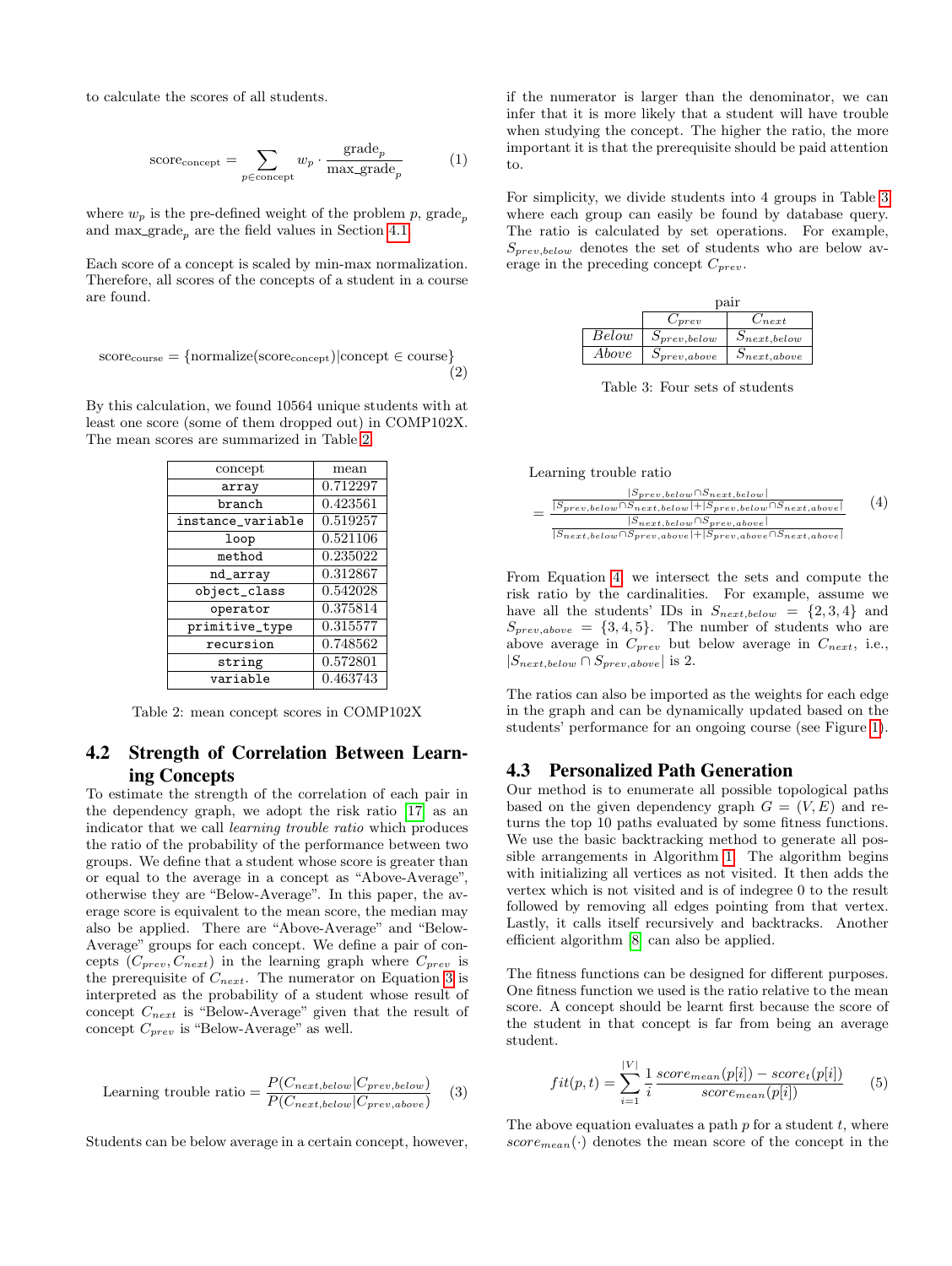course globally, and  $score_t(\cdot)$  denotes the score of the student  $t$  in that concept. For example, given two paths.

#### $array \rightarrow branch$

#### $branch \rightarrow array$

A student whose score in array and branch are 0.6 and 0.5 respectively. From Table [2,](#page-3-2) we see that the mean score of array and branch are about 0.7 and 0.4 respectively. The first path gives the fitness =  $\frac{1}{1} \frac{0.1}{0.7} + \frac{1}{2} \frac{-0.1}{0.6} \approx 0.05952$ , while the second path gives  $\frac{1}{1} \frac{-0.1}{0.6} + \frac{1}{2} \frac{0.1}{0.7} \approx -0.09523$ . Therefore, the first path should be given higher priority than the recommendation.

<span id="page-4-3"></span>

|     | <b>Algorithm 1 All Topological Orders</b>                                         |
|-----|-----------------------------------------------------------------------------------|
|     | Input: a directed graph $G = (V, E)$                                              |
|     | Output: a list of paths $P$ in different orders                                   |
|     | 1: procedure $\text{Topo}$ LOGICAL_ALL $(V, E)$                                   |
| 2:  | $S \leftarrow \emptyset$<br>$\triangleright$ A set to store nodes are not visited |
| 3:  | $P \leftarrow empty$<br>$\triangleright$ A list to store result paths             |
| 4:  | $p \leftarrow empty$<br>$\triangleright$ A temporary path                         |
| 5:  | for each $v \in V$ do                                                             |
| 6:  | $indegree[v] \leftarrow 0$                                                        |
| 7:  | insert $v$ into S                                                                 |
| 8:  | for each $(u, v) \in E$ do                                                        |
| 9:  | $indegree[v] \leftarrow indegree[v] + 1$                                          |
| 10: | Topological_Recursive $(V, E, S, P, p)$                                           |
| 11: | return $P$                                                                        |
| 12: | procedure TOPOLOGICAL_RECURSIVE $(V, E, S, P, p)$                                 |
| 13: | if S is empty then                                                                |
| 14: | insert $p$ into $P$                                                               |
| 15: | else                                                                              |
| 16: | for each $v \in V$ do                                                             |
| 17: | if $v \in S$ and <i>indegree</i> [v] = 0 then                                     |
| 18: | for each u such that $(v, u) \in E$ do                                            |
| 19: | $indegree[u] = indegree[u] - 1$                                                   |
| 20: | push $v$ into $p$                                                                 |
| 21: | remove $v$ from $S$                                                               |
| 22: | Topological_Recursive $(V, E, S, P, p)$                                           |
| 23: | insert $v$ into $S$                                                               |
| 24: | pop the last element from $p$                                                     |
| 25: | for each u such that $(v, u) \in E$ do                                            |
| 26: | $indegree[u] = indegree[u] + 1$                                                   |

### <span id="page-4-2"></span>4.4 Visualizing Learning Graph

To draw the learning graph, we employ the web visualization framework  $D3.$ js [\[2\]](#page-6-5). The force simulation module in  $D3$  is a common feature of visualizing graphs. The module provides multiple forces in the simulation. For example, the centering force for positioning the nodes at the center of the visual space while the "collision" force adds a force to each node with a given radius as a repulsive force to prevent nodes from being close to each other. However, D3 itself does not handle the crossed edge problem because using the collision force alone is insufficient. To address the problem, we first fix the x-coordinates of all nodes from left to right with the input order. At this time, there are many crossed edges. Next, we adopt an algorithm [\[5\]](#page-6-7) for drawing directed graphs. It first finds the optimal rank assignments  $\lambda(v)$  for each node v by solving the integer program in Equation [6](#page-4-4) where  $\lambda(u) - \lambda(v)$ represents the length between node v and u,  $w(v, u)$  is the

weight, and  $\delta(v, u)$  is the minimum length constraint input by users.

<span id="page-4-4"></span>minimize 
$$
\sum_{(v,u)\in E} w(v,u)(\lambda(u) - \lambda(v))
$$
  
subject to 
$$
\lambda(u) - \lambda(v) \ge \delta(v,u), \forall (v,u) \in E
$$
 (6)

Two nodes with the same rank will have the same x-coordinate if the drawing is from left to right. Next, it uses a heuristic approach that iteratively finds the coordinates to minimize the number of crossed edges of the ranked graph until reaching the maximum number of iterations. This algorithm has been implemented by Dagre [\[14\]](#page-8-7). The final graph shows a clear layout of the input order without crossing edges (see Figure [4](#page-6-8) in contrast to Figure [2\)](#page-2-1).

### <span id="page-4-0"></span>5. IMPLEMENTATION

The system is built using two Web frameworks, Django and Vue.js, for backend and frontend, respectively. Django provides us with powerful Python libraries such as Numpy and Pandas for data processing that help to build a web application. The web interface also utilizes D3.js for visualization.

Our method has been employed on the system that can generate personalized topological order paths. First, we apply a diversified path algorithm to select the most representative paths [\[4\]](#page-6-9). These paths are static to all students. To make them personalized, we use some fitness functions to enhance the result. For example, one fitness function is based on performance. If the student's result is not good, the related concepts should be given a higher weighting. Finally, the pipeline produces the best 10 paths as a result.



Figure 3: Flow of generating 10 personalized paths

The system has a component called "Recommended Study Paths" showing the 10 "best" paths, which are recommended based on the performance of learning concepts of a student and the dependency strength among the learning concepts. Each of this path is shown in two formats. The first format has a sequential order as shown at the bottom part of Figure [4](#page-6-8) (which shows 2 paths, namely Pathway 1 and Pathway 2). The second format is a graph format where the leftmost node in the graph corresponds to the earliest learning concept to be learnt and so on. One path in the second format could be found at the top part of Figure [4](#page-6-8) (which shows the second format of Pathway 2).

### <span id="page-4-1"></span>6. EXPERIMENT

In this section, our goal is to highlight the importance of each component including the learning dependency graph with learning trouble ratios, and the learning pathway.

# 6.1 Learning Dependency Graph and Learning Trouble Ratio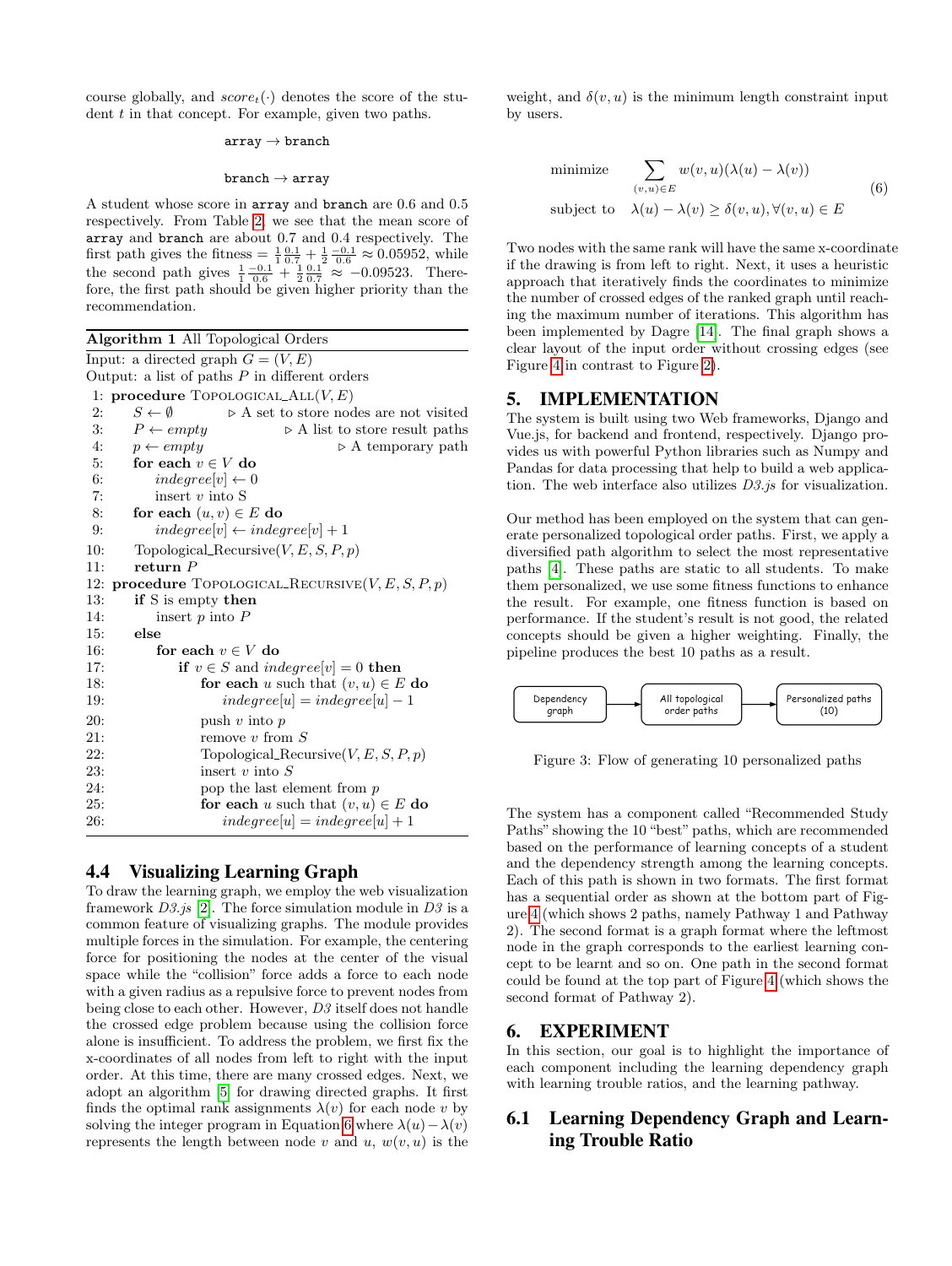<span id="page-5-0"></span>

| $(C_{prev}, C_{next})$                              | $ S_{prev,below}\cap$ | $ S_{prev,below}\cap$ | $ S_{next,below}\cap$ | $ S_{prev, above}\cap$ | Learning Trouble Ratio |
|-----------------------------------------------------|-----------------------|-----------------------|-----------------------|------------------------|------------------------|
|                                                     | $S_{next,below}$      | $S_{next,above}$      | $S_{prev, above}$     | $S_{next,above}$       |                        |
| $(\texttt{primitive\_type}, \texttt{operator})$     | 1097                  | 1811                  | 115                   | 2059                   | 7.1                    |
| $(p$ rimitive_type, $array)$                        | 525                   | 101                   | 554                   | 1342                   | 2.9                    |
| (primitive_type, variable)                          | 2523                  | 94                    | 888                   | 1252                   | 2.3                    |
| (operator, branch)                                  | 1206                  | 72                    | 1915                  | 1914                   | 1.9                    |
| (branch, loop)                                      | 893                   | 68                    | 639                   | 1286                   | 2.8                    |
| (array, nd_array)                                   | 555                   | 520                   | 19                    | 1430                   | 39.4                   |
| $(\texttt{array}, \texttt{string})$                 | 718                   | 62                    | 294                   | 1154                   | 4.5                    |
| $(\mathtt{variable},\,\mathtt{array})$              | 766                   | 279                   | 184                   | 1149                   | 5.3                    |
| $(\mathtt{variable},\ \mathtt{instance\_variable})$ | 1123                  | 514                   | 256                   | 1081                   | 3.6                    |
| (object_class, instance_variable)                   | 1024                  | 125                   | 514                   | 1507                   | 3.5                    |
| (object_class, method)                              | 1343                  | 384                   | 76                    | 1946                   | 20.7                   |
| $(\mathtt{instance\_variable}, \mathtt{method})$    | 952                   | 708                   | 23                    | 1609                   | 40.7                   |
| (method, recursion)                                 | 229                   | 20                    | 410                   | 1134                   | 3.5                    |

Table 4: Learning trouble ratios

Since both the learning dependency graph and the learning trouble ratio are presented in the same visualization, they are put together as a component. One might think that we can just make a notice for all students who are below average. However, one major issue in MOOCs is the high dropout rate of learners [\[12\]](#page-8-8). Most students treated as bad performers, in our terminology, are "below average" which is not enough to identify the students who really need helps. Owing to this, we focus on the students who are at least making an effort to do some of the exercises but end up achieving a low score. In short, they are the students who are "above" in  $C_{prev}$  and "below" in  $C_{next}$ , i.e.,  $S_{next,below}$  $S_{prev,above}$  in Equation [4.](#page-3-5)

According to Table [4,](#page-5-0) we can see two pairs (array, nd\_array) and (instance\_variable, method) having a high value of ratio. The trouble ratio not only indicates the strength of dependency but also makes the target students apparent among the crowd. Using the dependency graph with the edge values (learning trouble ratios), we can filter out these students easily, a detailed example is explained in the Case Study.

# 6.2 Learning Path

Without a suggested learning path, students may randomly pick a concept to study. We expect that this random approach would result in a bad performance, especially if a concept has prerequisites the student has not fulfilled. Therefore, we chose 3 (single-length path) pairs of concepts with the top 3 highest learning trouble ratio for illustration.

```
{\tt instance\_variable} \rightarrow {\tt method}object\_class \rightarrow methodarray \rightarrow nd\_array
```
We found that students perform badly if they only do the exercises for just 1 concept. From Table [5,](#page-5-1) we see that all 3 pairs: the score of  $C_{next}$  must be less than the that of the prerequisite  $C_{prev}$ .

Therefore, students should have better learning if they can follow a suggested path.

# 6.3 Case Study

<span id="page-5-1"></span>

| mean |
|------|
| 0.21 |
| 0.31 |
| 0.03 |
| 0.18 |
| 0.15 |
|      |

Table 5: Mean scores of students who only work on 1 concept (None for the others)

Since array and nd\_array are very dependent (because the learning trouble ratio between array and nd\_array is of value 39.37 which is high). Our system provides the parallel coordinates plot where users can select multiple score ranges to extract the students.

Figure [5](#page-7-0) shows parallel coordinates, a lot of "blue" lines where each connected line corresponds to a student. It also shows a vertical black line for each learning concept. For example, array has a vertical line denoting the "score" of a learning concept obtained by a student. If a blue (horizontal) line has a value of 0.8 in the vertical line of array and a value of 0.2 in the vertical line of nd\_array, this means that the corresponding student (for this blue line) has a score of 0.8 for array and a score of 0.2 for nd\_array.

In this interface, users could also "highlight" some parts of the vertical lines to select all blue lines out. For example, in Figure [5,](#page-7-0) we tried to select the students whose score is above average in array (shown in the shaded region in the vertical line of array in the figure) and below average in nd\_array (shown in the shaded region in the vertical line of nd\_array in the figure) to check whether there are many such "unexpected" students (since we expected that students who performed well in array should perform well in nd\_array).

Finally, we find 19 students (shown in Figure [6\)](#page-7-1). Most students in this list completed nearly all learning concepts. This shows that they are very hard-working (since most students in MOOCs do not complete nearly all learning concepts). The instructor can suggest the learning paths like Figure [4](#page-6-8) to these students for revision or other follow-ups to see how to help these students.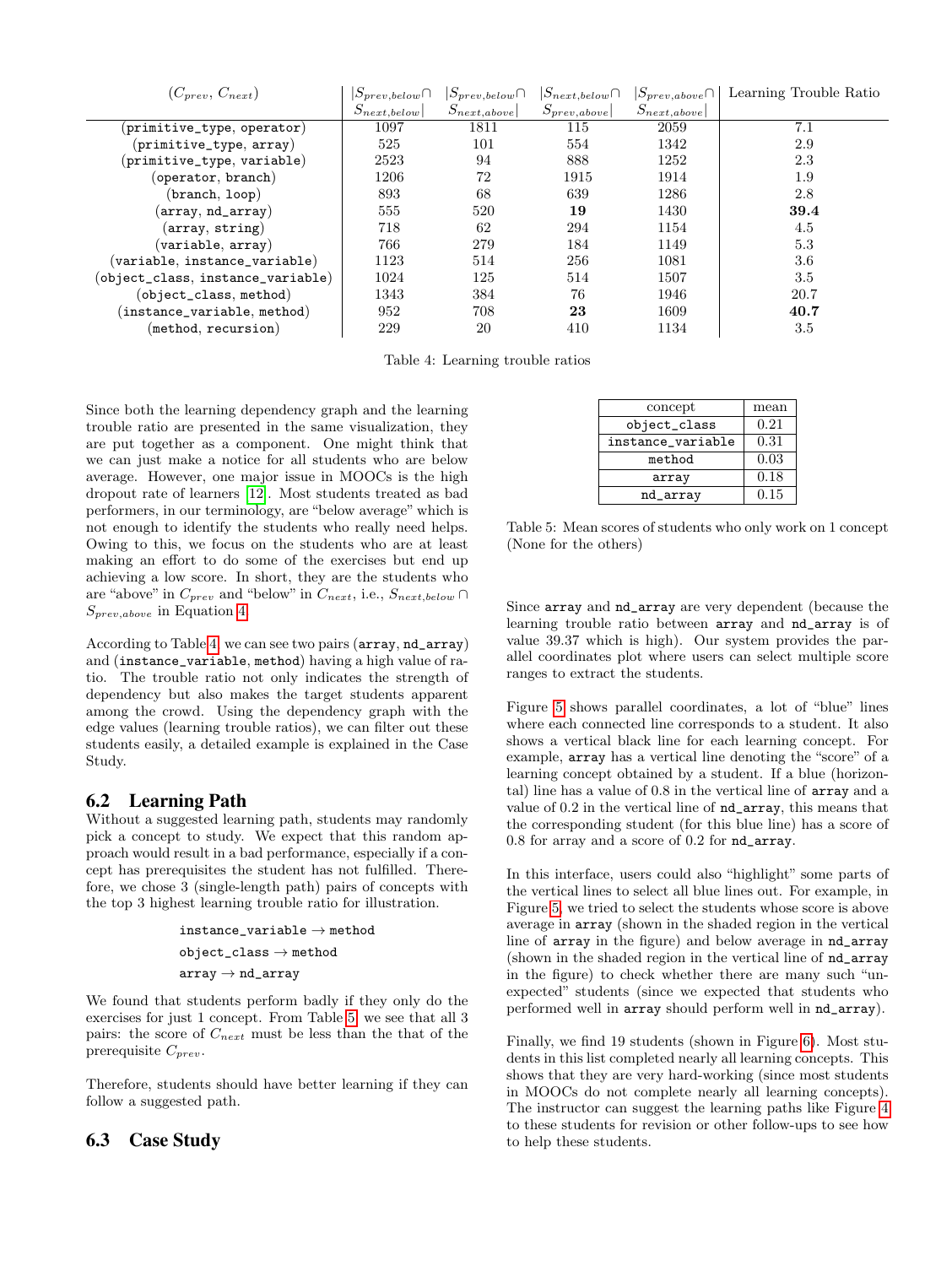<span id="page-6-8"></span>

| c<br>Recommended Study Paths |                                                                                                                                                                                                                                                                                 |  | Scores                 |                    |             |  |
|------------------------------|---------------------------------------------------------------------------------------------------------------------------------------------------------------------------------------------------------------------------------------------------------------------------------|--|------------------------|--------------------|-------------|--|
|                              |                                                                                                                                                                                                                                                                                 |  | <b>Learning Object</b> | Score <sup>1</sup> | Avg Score 1 |  |
| Pathway 1                    | primitive_type $\rightarrow$ variable $\rightarrow$ object_class $\rightarrow$ operator $\rightarrow$ instance_variable $\rightarrow$ method $\rightarrow$ array $\rightarrow$<br>nd_array → recursion → string → branch → loop                                                 |  | primitive_type         | 0.39               | 0.32        |  |
|                              |                                                                                                                                                                                                                                                                                 |  | variable               | 0.38               | 0.46        |  |
| Pathway 2                    | primitive_type $\rightarrow$ variable $\rightarrow$ object_class $\rightarrow$ instance_variable $\rightarrow$ method $\rightarrow$ operator $\rightarrow$ array $\rightarrow$ string<br>$\rightarrow$ branch $\rightarrow$ nd array $\rightarrow$ recursion $\rightarrow$ loop |  | object class           | 0.62               | 0.54        |  |
|                              |                                                                                                                                                                                                                                                                                 |  | instance variable      | 0.38               | 0.52        |  |
|                              | primitive_type $\rightarrow$ variable $\rightarrow$ object_class $\rightarrow$ instance_variable $\rightarrow$ array $\rightarrow$ nd_array $\rightarrow$ operator $\rightarrow$                                                                                                |  | method                 | 0.26               | 0.24        |  |
| Pathway 3                    | branch $\rightarrow$ method $\rightarrow$ recursion $\rightarrow$ string $\rightarrow$ loop                                                                                                                                                                                     |  | operator               | 0.45               | 0.38        |  |

Figure 4: The ordered graph is changed accordingly and showing the learning trouble ratios

# <span id="page-6-0"></span>7. CONCLUSION

We proposed the method to visualize the "weighted" and "ordered" learning graph that has been applied to the recommendation system. It is capable of extracting the data from the Open edX platform from time to time and performing various data mining and visualization techniques. In conclusion, we have made a prototype to achieve improved learning by personalized study plans alongside visualizing an ordered learning graph. We hope that our development can be further customized and integrated with most MOOCs.

# ACKNOWLEDGEMENTS

The research is supported by ITS/227/17FP.

# 8. REFERENCES

- <span id="page-6-2"></span>[1] S. A. Adjei, A. F. Botelho, and N. T. Heffernan. Predicting student performance on post-requisite skills using prerequisite skill data: an alternative method for refining prerequisite skill structures. In Proceedings of the sixth international conference on learning analytics & knowledge, pages 469–473. ACM, 2016.
- <span id="page-6-5"></span>[2] M. Bostock, V. Ogievetsky, and J. Heer. D3: Data-driven documents. 2011.
- <span id="page-6-1"></span>[3] C. De Medio, F. Gasparetti, C. Limongelli, F. Sciarrone, and M. Temperini. Automatic extraction of prerequisites among learning objects using wikipedia-based content analysis. In International Conference on Intelligent Tutoring Systems, pages 375–381. Springer, 2016.
- <span id="page-6-9"></span>[4] M. Drosou and E. Pitoura. Multiple radii disc diversity: Result diversification based on dissimilarity and coverage. ACM Trans. Database Syst., 40:4:1–4:43, 2012.
- <span id="page-6-7"></span>[5] E. R. Gansner, E. Koutsofios, S. C. North, and K.-P. Vo. A technique for drawing directed graphs. IEEE Trans. Software Eng., 19:214–230, 1993.
- <span id="page-6-4"></span>[6] R. Grosse and C. Reed. Metacademy. [https:](https://github.com/metacademy/metacademy-application) [//github.com/metacademy/metacademy-application](https://github.com/metacademy/metacademy-application), 2013.
- <span id="page-6-3"></span>[7] T. Kanemitsu, Y. Higo, and S. Kusumoto. A visualization method of program dependency graph for identifying extract method opportunity. In WRT@ICSE, 2011.
- <span id="page-6-6"></span>[8] D. E. Knuth and J. L. Szwarcfiter. Erratum: A structured program to generate all topological sorting arrangements. Inf. Process. Lett., 3:64, 1974.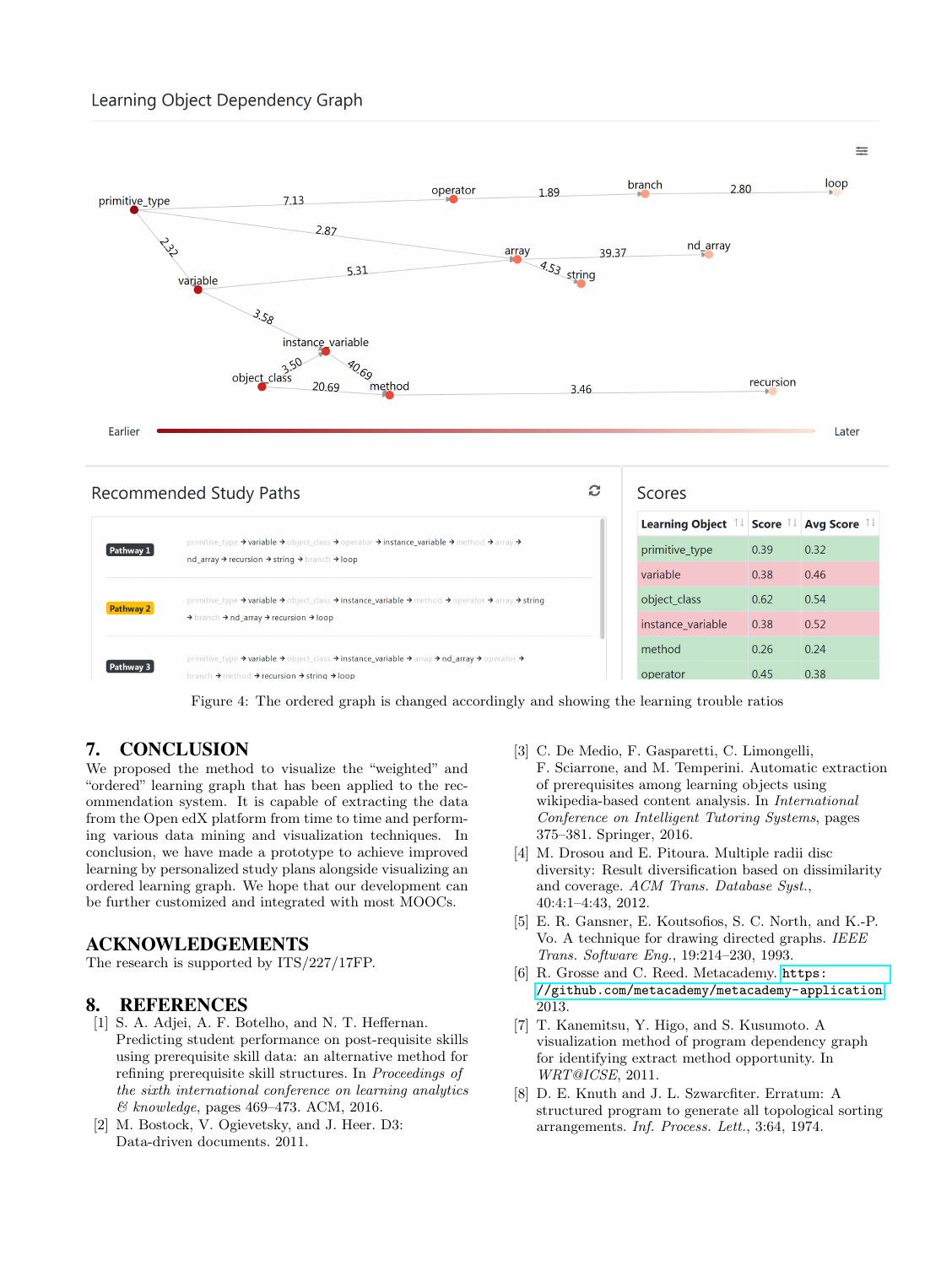<span id="page-7-0"></span>

Figure 5: Parallel coordinates of scores

<span id="page-7-1"></span>

|                | Total students selected: 19 0 |                            |      |                                                                                                              |      |      |      |     |      |               |          |      |      |
|----------------|-------------------------------|----------------------------|------|--------------------------------------------------------------------------------------------------------------|------|------|------|-----|------|---------------|----------|------|------|
| $\Box$         | <b>Student</b><br>Id          | Primitive<br>↑↓ Type<br>ΛU |      | Variable î↓ Operator î↓ Array î↓ Array î↓ String î↓ Branch î↓ Loop î↓ Class î↓ Variable î↓ Method î↓ Recursi |      | Nd   |      |     |      | <b>Object</b> | Instance |      |      |
| $\blacksquare$ | 66862                         | 0.39                       | 0.38 | 0.62                                                                                                         | 0.78 | 0.27 | 0.43 | 0.4 | 0.4  | 0.62          | 0.69     | 0.56 |      |
| $\blacksquare$ | 213532                        | 0.5                        | 0.38 | 0.76                                                                                                         | 0.78 | 0.15 | 0.4  | 0.6 | 0.36 | 0.79          | 0.69     | 0.5  | 0.43 |
| $\blacksquare$ | 536285                        | 0.39                       | 0.38 | 0.76                                                                                                         | 0.78 | 0.27 | 0.68 | 0.6 | 0.46 | 0.62          | 0.69     | 0.74 |      |
| O              | 596727                        | 0.39                       | 0.38 | 0.45                                                                                                         | 0.78 | 0.15 | 0.31 | 0.6 | 0.26 | 0.62          | 0.38     | 0.26 |      |
| $\Box$         | 1053875                       |                            |      |                                                                                                              | 0.78 | 0.15 | 0.28 |     | 0.14 | $\mathbf{0}$  |          | 0.11 |      |
| $\blacksquare$ | 2346306                       | 0.5                        | 0.38 | 0.76                                                                                                         | 0.78 | 0.3  | 0.31 | 0.6 | 0.3  | 0.79          | 0.69     | 0.56 | 0.43 |
| $\blacksquare$ | 2562389                       | 0.5                        | 0.38 | 0.55                                                                                                         | 0.78 | 0.3  | 0.28 | 0.6 | 0.31 | 0.62          | 0.69     | 0.5  |      |
| œ              | 3315495                       | 0.13                       | 0.38 | 0.38                                                                                                         | 0.83 | 0.24 | 0.63 | 0.4 | 0.58 | 0.58          | 0.62     | 0.56 | 0.62 |

Figure 6: The synchronized table shows 19 students are selected